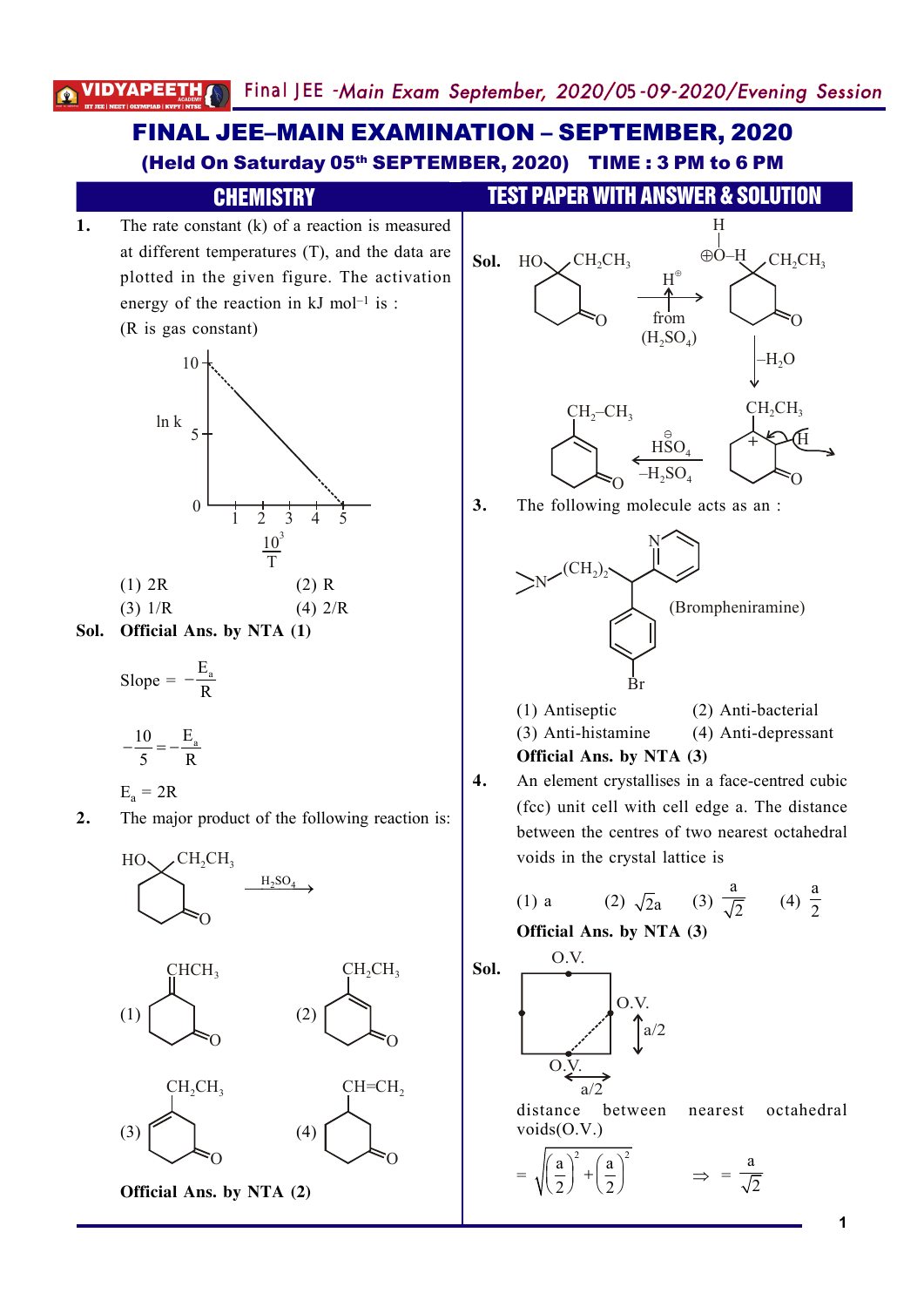**5.** The variation of molar conductivity with concentration of an electrolyte (X) in aqueous solution is shown in the given figure.



The electrolyte X is :

(1)  $CH_3COOH$  (2)  $KNO_3$ 

(3) HCl (4) NaCl

#### **Official Ans. by NTA (1)**

- **Sol.** Its a weak electrolyte hence : CH<sub>3</sub>COOH
- **6.** The one that is NOT suitable for the removal of permanent hardness of water is :
	- (1) Treatment with sodium carbonate
	- (2) Calgon's method
	- (3) Clark's method
	- (4) Ion-exchange method

#### **Official Ans. by NTA (3)**

- **Sol.** Temporary hardness of water is removed by clark method and boiling. While permanent hardness of water is removed by treatment with sodium carbonate ( $Na<sub>2</sub>CO<sub>3</sub>$ ), calgons method and ion-exchange method
- **7.** The correct statement about probability density (except at infinite distance from nucleus) is :
	- (1) It cn be negative for 2p orbital
	- (2) It can be zero for 3p orbital
	- (3) It can be zero for 1s orbital
	- (4) It can never be zero for 2s orbital

#### **Official Ans. by NTA (2)**



**8.** The increasing order of boiling points of the following compounds is :





Alter

Sol.

Increasing order of boiling point is :



 $\Rightarrow$  Shows hydrogen bonding from  $-O-H$  group only



 $\Rightarrow$  Shows strongest hydrogen bonding from both sides of  $-OH$  group as well as  $-NO<sub>2</sub>$  group.

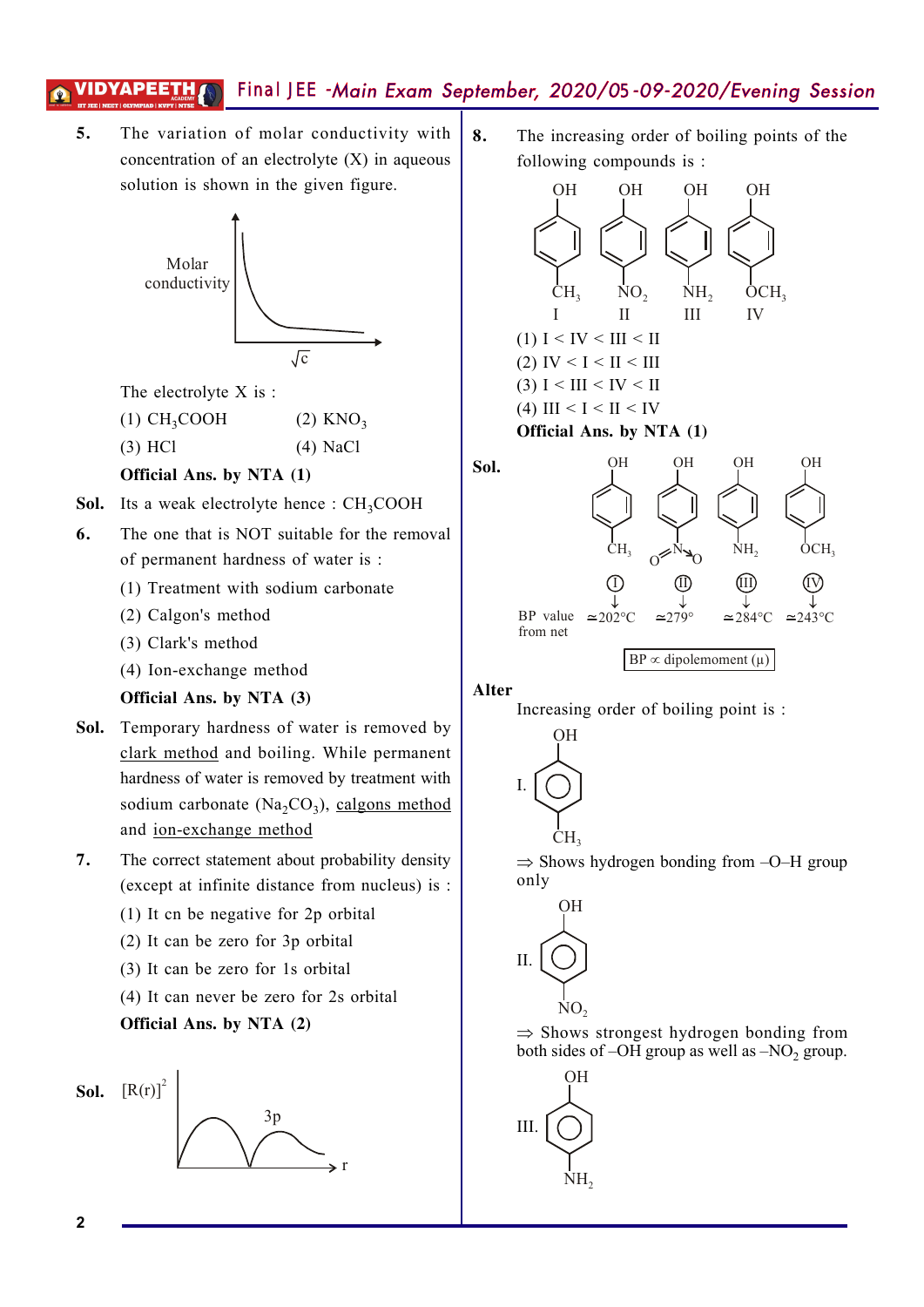$\Rightarrow$  Shows stronger hydrogen from both side of  $-OH$  group as well as  $-NH_2$  group.



 $\Rightarrow$  Shows stronger hydrogen bonding from one side –OH–group and another side of –OCH<sub>3</sub> group shows only dipole-dipole interaction.  $\Rightarrow$  Hence correct order of boiling point is:

- $(I) < (IV) < (III) < (II)$
- **9.** The compound that has the largest H–M–H bond angle  $(M=N, O, S, C)$ , is :
	- (1)  $H_2O$  (2)  $CH_4$
	- $(3) NH<sub>3</sub>$  $(4)$  H<sub>2</sub>S

**Official Ans. by NTA (2)** 





10. Among the following compounds, geometrical isomerism is exhibited by :



**Official Ans. by ALLEN**  $(2 \& 4)$ 



**Official Ans. by NTA (1)** 

**Poi+** BuNa–N is an addition polymer Buta-1, 3-diene + Acrylonitrile CH =CH–CH=CH<sup>22</sup> CH =CH–C N <sup>2</sup> º Na [BuNa-N]

12. The final major product of the following reaction is :

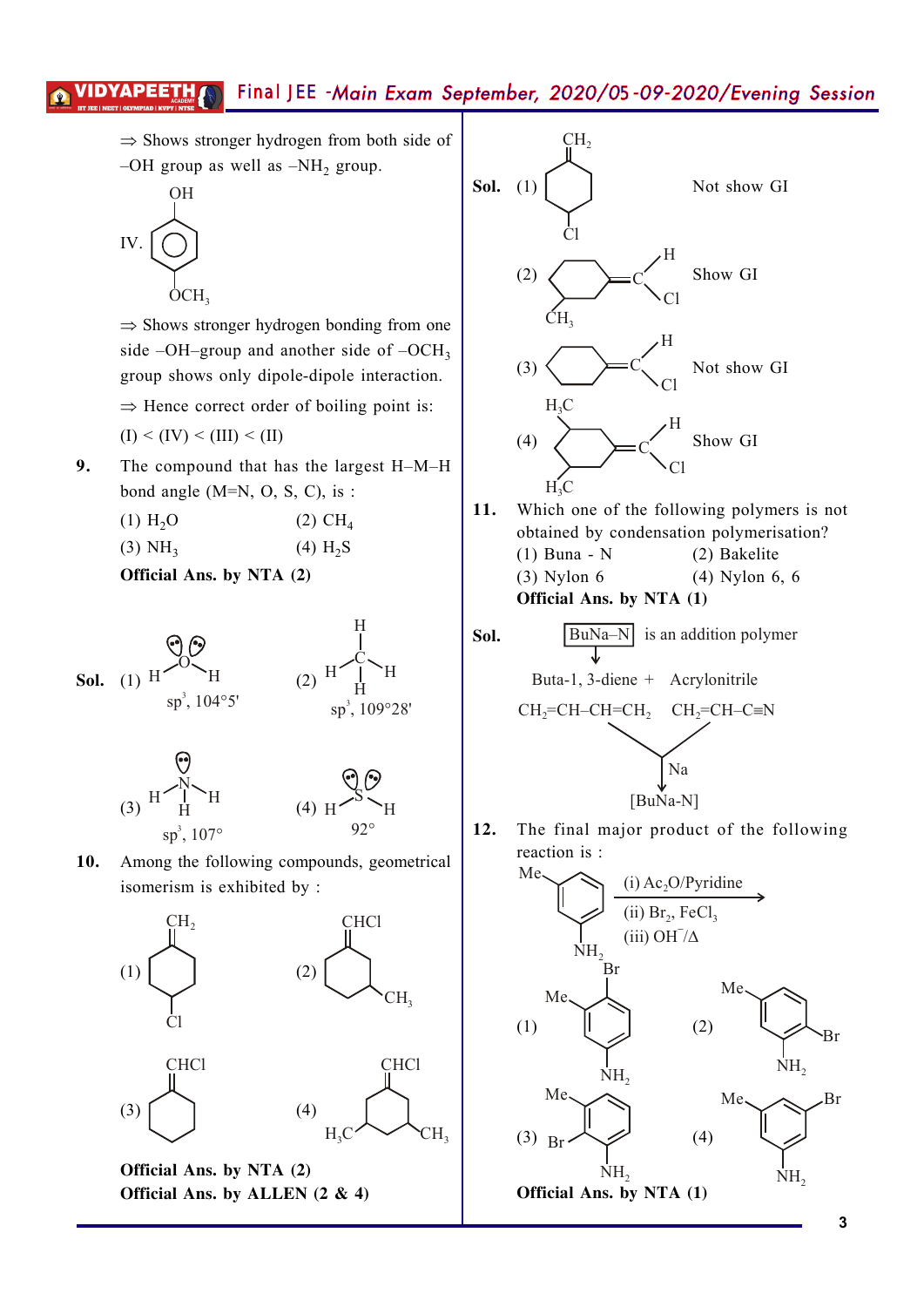

- **13.** Hydrogen peroxide, in the pure state, is :
	- (1) non-planar and almost colorless
	- (2) linear and almost colorless
	- (3) planar and blue in color
	- (4) linear and blue in color
	- **Official Ans. by NTA (1)**

H



hydrogen peroxide, in the pure state, is nonplanar and almost colourless (very pale blue) liquid.

- 14. Boron and silicon of very high purity can be obtained through :
	- (1) vapour phase refining
	- (2) electrolytic refining
	- (3) liquation
	- (4) zone refining
	- **Official Ans. by NTA (4)**
- **Sol.** "Boron" and "Silicon" of very high purity can be obtained through :
	- zone refining method only.

While other methods are used for other metals/ elements i.e.

- (i) Vapour phase refining
- (ii) electrolytic refining
- (iii) liquation etc.

15. Lattice enthalpy and enthalpy of solution of NaCl are 788 kJ mol<sup>-1</sup> and 4 kJ mol<sup>-1</sup>, respectively. The hydration enthalpy of NaCl is :

(1) –780 kJ mol<sup>-1</sup> (2) –784 kJ mol<sup>-1</sup> (3) 780 kJ mol<sup>-1</sup> (4) 784 kJ mol<sup>-1</sup> **Official Ans. by NTA (2)** 

**SoI.** 
$$
H = +788
$$
  
**SoI.**  $H = +788$   
 $Na^+(g) + Cl^-(g)$   
 $AA^+(g) + Cl^-(g)$ 

$$
4 = 788 + \Delta H
$$

$$
\Delta H = -784 \text{ kJ}
$$

- **16.** Reaction of ammonia with excess  $Cl_2$  gives : (1) NH<sub>4</sub>Cl and N<sub>2</sub> (2)  $NCl_3$  and  $NH_4Cl$  $(3)$  NH<sub>4</sub>Cl and HCl
	- $(4)$  NCl<sub>3</sub> and HCl

**Official Ans. by NTA (4)** 

**Sol.** 
$$
NH_3 + 3Cl_2 \longrightarrow NCl_3 + 3HCl
$$

- 17. The correct order of the ionic radii of O<sup>2-</sup>, N<sup>3-</sup>, F<sup>-</sup>, Mg<sup>2+</sup>, Na<sup>+</sup> and Al<sup>3+</sup> is : (1)  $Al^{3+} < Na^{+} < Mg^{2+} < O^{2-} < F^{-} < N^{3-}$ (2)  $N^{3-} < 0^{2-} < F^{-} < Na^{+} < Mg^{2+} < Al^{3+}$ (3)  $Al^{3+} < Mg^{2+} < Na^{+} < F^{-} < O^{2-} < N^{3-}$ (4)  $N^{3-} < F^{-} < 0^{2-} < Mg^{2+} < Na^{+} < Al^{3+}$ **Official Ans. by NTA (3)**
- Sol. Correct order of size for isoelectronic species.  $Al^{3+} < Mg^{2+} < Na^{+} < F^{-} < O^{2-} < N^{3-}$
- 18. Consider the complex ions,

*trans*-[ $Co(en)_2Cl_2$ ]<sup>+</sup> (A) and  $cis$ - $[Co(en)_2Cl_2]^+$  (B). The correct statement regarding them is :

- (1) both (A) and (B) can be optically active
- (2) both (A) and (B) cannot be optically active
- (3) (A) can be optically active, but (B) cannot be optically active
- (4) (A) cannot be optically active, but (B) can be optically active

**Official Ans. by NTA (4)** 

**4**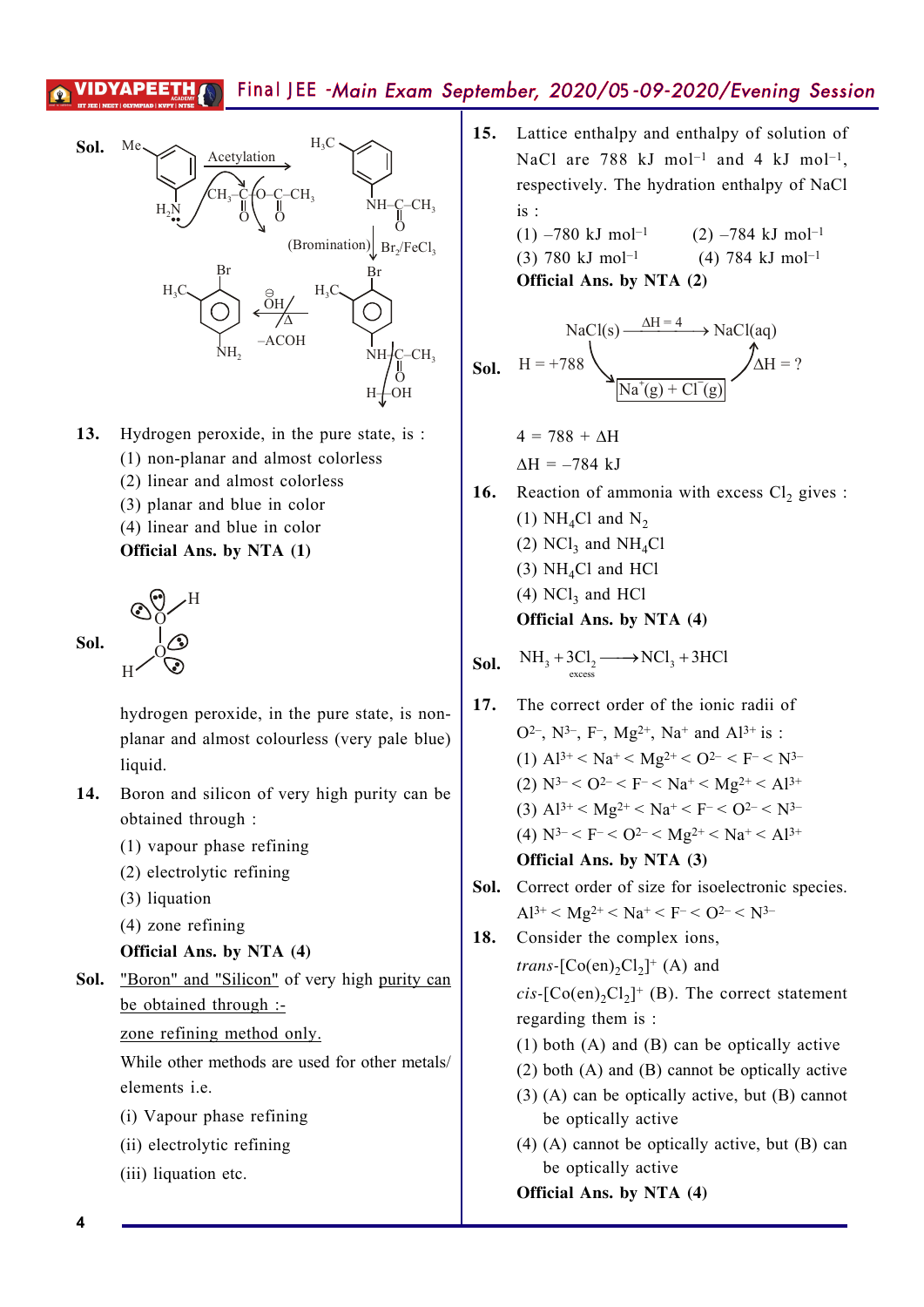**Sol.** (A) *trans*- $[Co(en)_2Cl_2]$ <sup>+</sup>



 $\Rightarrow$  (A) is trans form and shows plane of symmetry which is optically inactive (not optically active)



 $\Rightarrow$  (B) is cis form and does not shows plane of symmetry, hence it is optically active.

19. Adsorption of a gas follows Freundlich adsorption isotherm. If x is the mass of the gas adsorbed on mass m of the adsorbent, the





**20.** The major product formed in the following reaction is :

> $CH_2CH = CHCH(CH_2), \xrightarrow{HBr}$ (1)  $CH_3 CH_2 CH_2 C (Br) (CH_3)_2$ (2)  $Br(CH_2)_3$   $CH(CH_3)_2$ (3)  $CH_3 CH_2 CH(Br) CH(CH_3)_2$ (4)  $CH_3 CH(Br) CH_2 CH(CH_3)_2$ **Official Ans. by NTA (1) Official Ans. by ALLEN (4)**



Addition of HBr according to M.R.

21. The number of chiral carbons present in sucrose